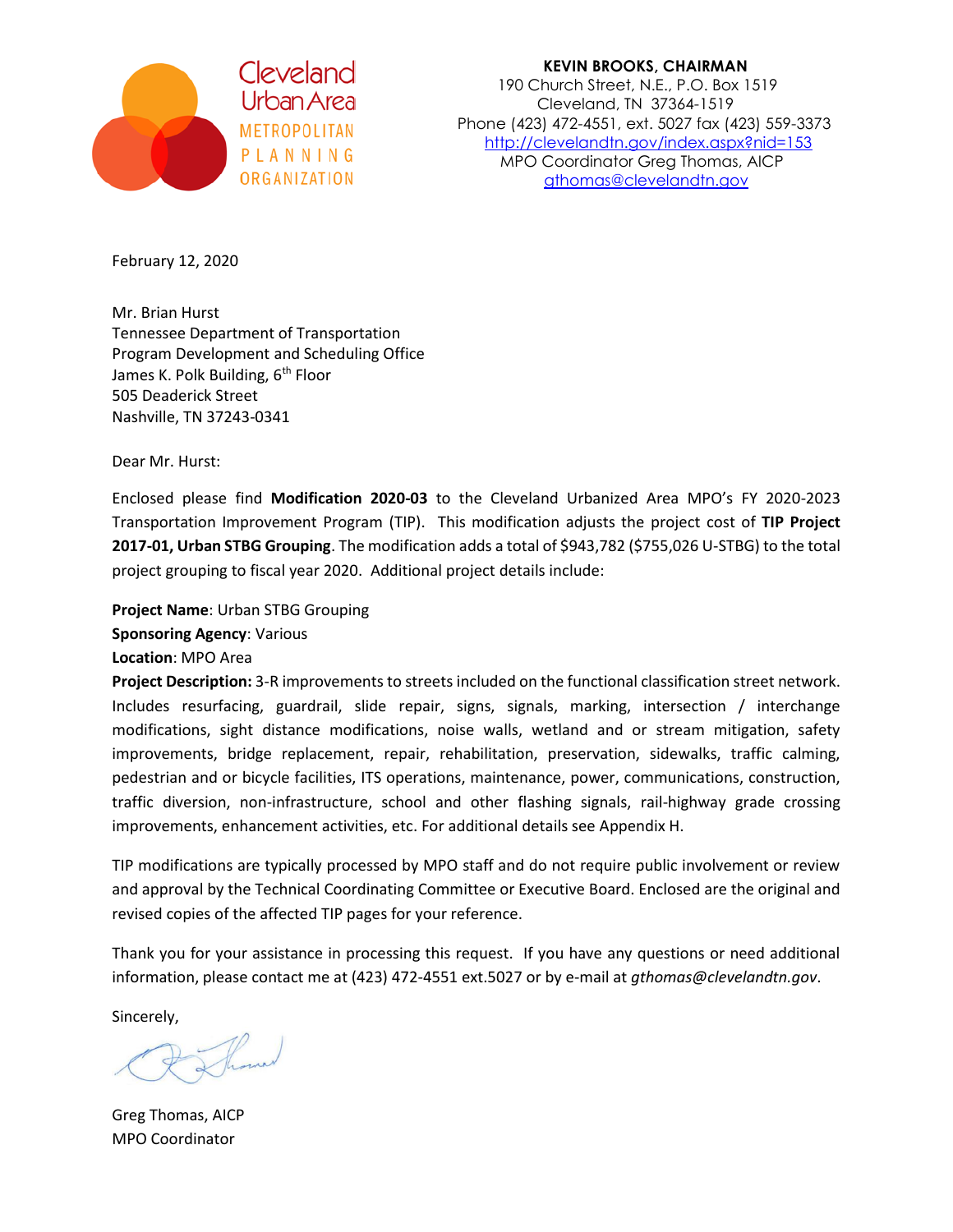

 **KEVIN BROOKS, CHAIRMAN** Cleveland<br>Urban Area 190 Church Street, N.E., P.O. Box 1519<br>Cleveland, TN 37364-1519 Cleveland, TN 37364-1519 Phone (423) 472-4551, ext. 5027 fax (423) 559-3373 methological <http://clevelandtn.gov/index.aspx?nid=153><br>P L A N N I N G MPO Coordinator Grea Thomas, AICP PLANNING<br>
MPO Coordinator Greg Thomas, AICP<br>
organization athomas@clevelandtn.gov [gthomas@clevelandtn.gov](mailto:gthomas@clevelandtn.gov)

CC: Deborah Fleming, TDOT Local Programs – HQ Matthew Cushing, TDOT Multimodal Transportation Resources Division

Enclosures (1)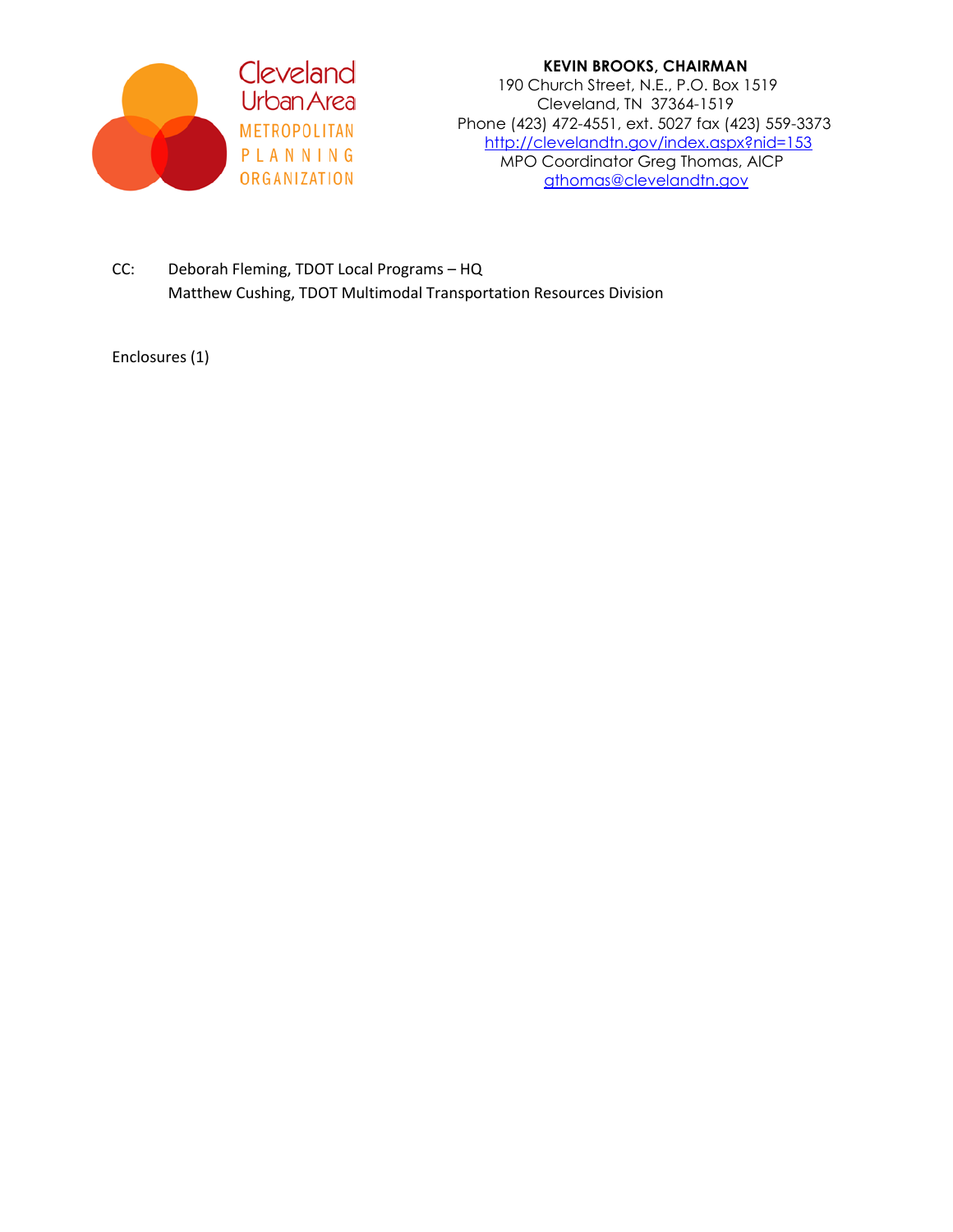

## FY2020-2023 Transportation Improvement Program

| <b>Project Name</b>              | Urban STBG Grouping |                                                                                                                                                                                                                                                                                     | Various<br><b>Sponsoring Agency</b> |                          |                           |                            |             |  |
|----------------------------------|---------------------|-------------------------------------------------------------------------------------------------------------------------------------------------------------------------------------------------------------------------------------------------------------------------------------|-------------------------------------|--------------------------|---------------------------|----------------------------|-------------|--|
| <b>TIP Number</b>                | 2017-01             | <b>TDOT PIN</b>                                                                                                                                                                                                                                                                     |                                     | Project Length (miles)   | <b>Total Project Cost</b> |                            | \$7,336,499 |  |
| Revision #                       | Amended             | Adjusted                                                                                                                                                                                                                                                                            |                                     | 2/12/2020 Previous TIP # | 2010-02                   | STIP #                     |             |  |
| Jurisdiction:                    |                     | <b>MPO</b>                                                                                                                                                                                                                                                                          |                                     |                          | LRTP #                    | Table 5-9                  |             |  |
| Route                            |                     |                                                                                                                                                                                                                                                                                     |                                     |                          |                           |                            |             |  |
| <b>Termini/Intersecting Road</b> |                     | MPO Area                                                                                                                                                                                                                                                                            |                                     |                          |                           |                            |             |  |
|                                  |                     | bridge replacement, repair, rehabilitation, preservation, sidewalks, traffic calming, pedestrian and or                                                                                                                                                                             |                                     |                          |                           |                            |             |  |
| <b>Project Notes</b>             |                     | bicycle facilities, ITS operations, maintenance, power, communications, construction, traffic diversion,<br>non-infrastructure, school and other flashing signals, rail-highway grade crossing improvements,<br>enhancement activities, etc. For additional details see Appendix H. |                                     |                          |                           |                            |             |  |
| <b>Fiscal Year</b>               | Phase               | <b>Funding Source</b>                                                                                                                                                                                                                                                               | <b>Fed Funding</b>                  | <b>State Funding</b>     | <b>Local Funding</b>      | <b>Total Funding by FY</b> |             |  |
| 2020                             | PE, ROW, CONS       | <b>U-STBG</b>                                                                                                                                                                                                                                                                       | \$3,573,985                         | \$0                      | \$893,496                 |                            | \$4,467,481 |  |
| 2021                             | PE, ROW, CONS       | U-STBG                                                                                                                                                                                                                                                                              | \$2,295,214                         | \$0                      | \$573,804                 |                            | \$2,869,018 |  |
|                                  |                     |                                                                                                                                                                                                                                                                                     | \$0                                 | \$0                      | \$0                       |                            | \$0         |  |
|                                  |                     |                                                                                                                                                                                                                                                                                     | \$0                                 | \$0                      | \$0                       |                            | \$0         |  |
|                                  |                     |                                                                                                                                                                                                                                                                                     | \$0                                 | \$0                      | \$0                       |                            | \$0         |  |
|                                  |                     |                                                                                                                                                                                                                                                                                     | \$0                                 | \$0                      | \$0                       |                            | \$0         |  |
|                                  |                     |                                                                                                                                                                                                                                                                                     | \$0                                 | \$0                      | \$0                       |                            | \$0         |  |
|                                  |                     |                                                                                                                                                                                                                                                                                     | \$0                                 | \$0                      | \$0                       |                            | \$0         |  |